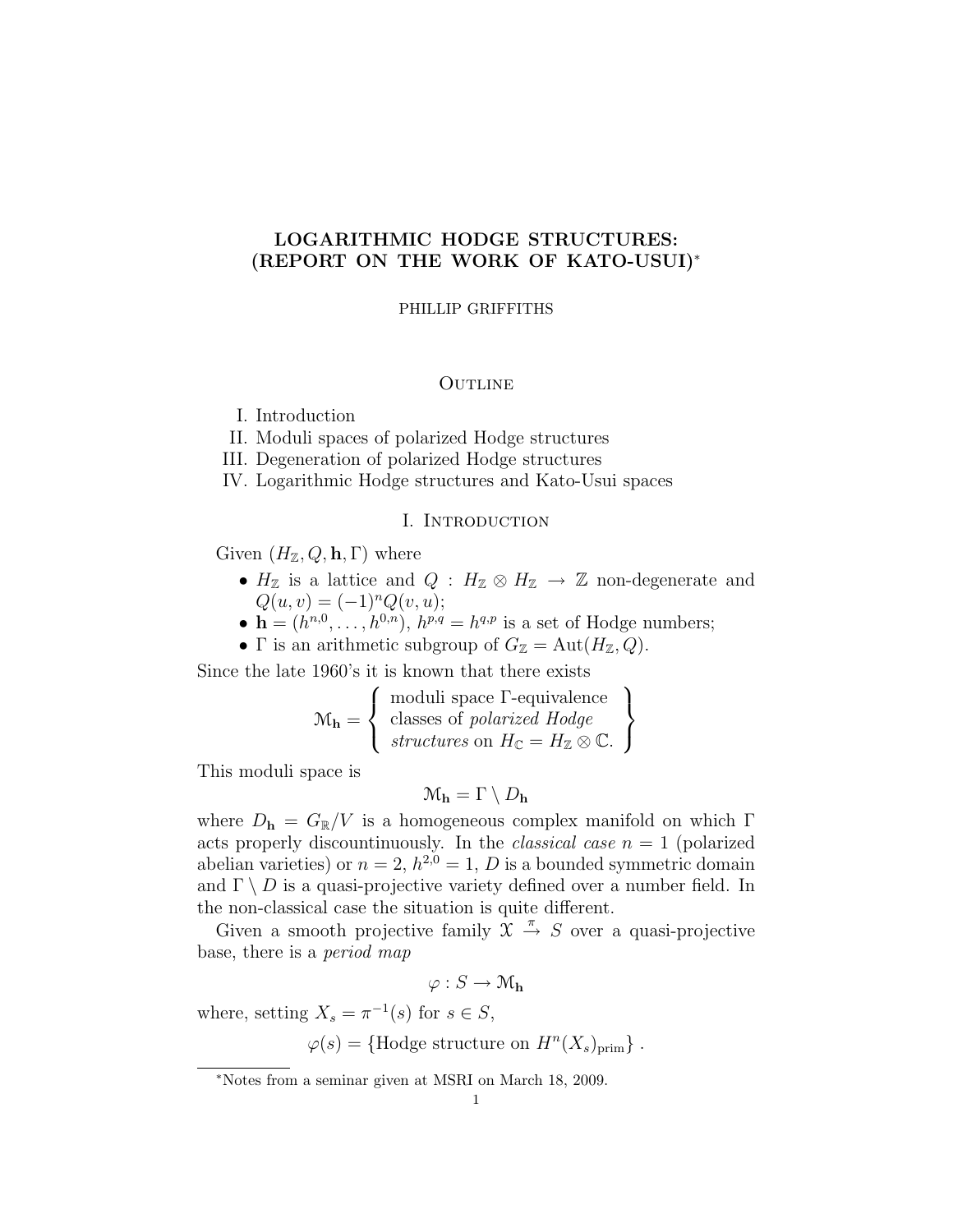Here we assume that the monodromy group of the family is contained in Γ.

Since the beginning it has been desired to "enlarge"  $\mathcal{M}_{h}$  to  $\mathcal{M}_{h,\Sigma}$  so that, among other things, if  $\mathfrak{X} \to S$  is completed to a family over  $\overline{S}$ where  $S = \overline{S} \setminus Z$  for Z a reduced normal crossing divisor in S, the period mapping extends to

$$
\varphi: \bar{S} \to \mathcal{M}_{\mathbf{h},\Sigma} .
$$

Here,  $\Sigma$  is a *fan* compatible with  $\Gamma$ . Such enlargements have been done in the classical case (Baily-Borel, Mumford et. al.,. . . ). One may take  $\mathcal{M}_{h,\Sigma}$  to be essentially smooth and  $\mathcal{M}_{h,\Sigma}\backslash\mathcal{M}_h$  a reduced normal crossing divisor. The problem of extending this story to the non-classical case has been around for about 50 years; it has now been resolved by Kato-Usui:

**Theorem.** There exists  $M_{h,\Sigma} = \Gamma \setminus D_{h,\Sigma}$  which is a fine moduli space of polarized logarithmic Hodge structures with a Γ-level structure whose local monodromies are in the directions of cones  $\sigma \in \Sigma$ .<sup>1</sup>

Moreover, period mappings extend in the log-analytic category;  $M_{h,\Sigma}$ is essentially smooth as a log-analytic variety;  $\mathcal{M}_{h,\Sigma} \setminus \mathcal{M}_h$  is a (reduced) normal crossing divisor, etc.

In the  $n = 1$  case, this is almost certainly related to Olsson's work. In the non-classical case,  $\mathcal{M}_{h,\Sigma}$  is a new type of object.

- It is not compact it is only compact relative to period mappings.
- It is an *analytic variety with slits*.

There are reflections of the fact that in the non-classical case there is a  $G_{\mathbb{R}}$ -invariant distribution

$$
W\subset TD_{\bf h}
$$

such that period mappings satisfy

$$
\varphi_x: TS \to W \subset T\mathcal{M}_\mathbf{h} ;
$$

i.e. there are universal differential constraints on how the Hodge structures vary.

The theory has already had a nice application.

Theorem (Usui). The global Torelli theorem holds for Calabi-Yau threefolds of mirror quintic type.

<sup>&</sup>lt;sup>1</sup>To have a fine moduli space, one must assume that  $\Gamma$  is neat. There are also some further technical aspects to the full statement of the Kato-Usui result.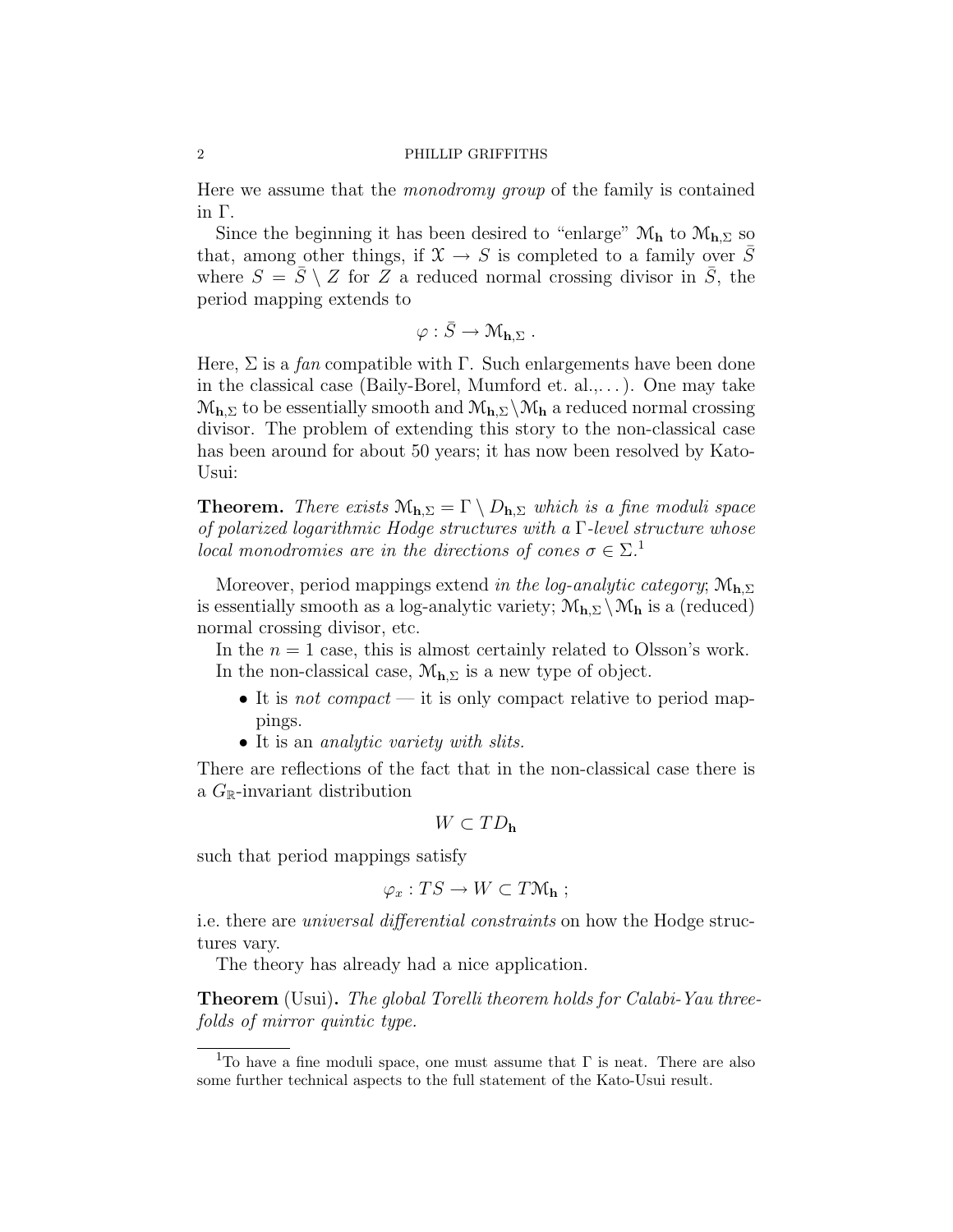These are smooth varieties in the family

$$
x_0^5 + \dots + x_4^5 + tx_0 \dots x_4 = 0
$$

factored by a finite group of  $5<sup>th</sup>$  roots of unity acting on the  $x<sub>i</sub>$ 's and permutations of the coordinates. Such an X has

$$
\begin{cases}\nh^{3,0}(X) = h^{2,1}(X) = 1 \\
\# \text{ moduli } = 1 \\
\dim D_{\mathbf{h}} = 4 \text{ but integrals of } W \text{ have } \dim = 1.\n\end{cases}
$$

They have some of the flavor of elliptic curves. Usui's proof uses the period map at the boundary, and is the first global Torelli theorem I am aware of in non-classical cases. One of the proofs (Friedman) of the Torelli theorm for polarized K3 surfaces also uses the period map at the boundary. One may suspect there will be more such results using the Kato-Usui spaces.

In this over-view talk I will attempt to

- describe  $D_{\bf h}$
- describe  $D_{h,\Sigma}$  as a set
- define polarized logarithmic Hodge structures.

The construction of  $\mathcal{M}_{h,\Sigma}$  is a combination of

- (i) log-analygic geometry
- (ii) algebraic group theory/toroidal geometry
- (iii) degenerations of Hodge structures (Catalani-Kaplan-Schmid and Kashiwara)

I will not have time to go into detail but will try to indicate how (i) enters using the results from (iii).

Bottom Line. One may enlarge the moduli space of polarized Hodge structures to a moduli-space of polarized logarithmic Hodge structures in the category of log analytic varieties such that

- (A) period maps extend;
- (B) one may "do geometry" on the enlarged space.<sup>3</sup>

$$
\begin{cases} dy - y'dx = 0\\ dy' - y''dx = 0. \end{cases}
$$

<sup>&</sup>lt;sup>2</sup>In this case,  $W \subset TD_{h}$  is a 2-plane field given in suitable local coordinates  $(x, y, y', y'')$  by

<sup>&</sup>lt;sup>3</sup>e.g., the differential of the period map along the discriminant locus parametrizing the singular varieties, after semi-stable reduction as per Abramovich and Karu.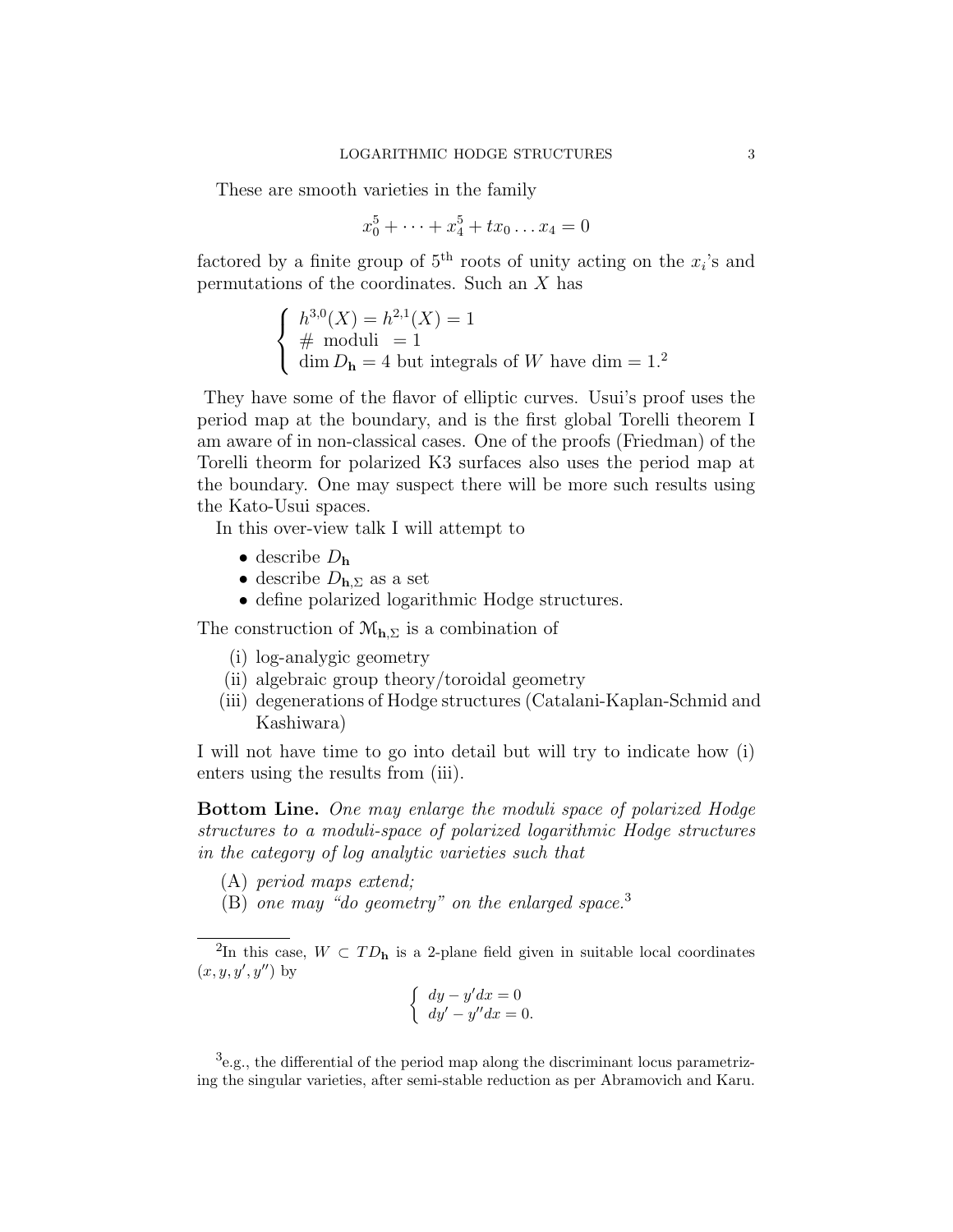II. Moduli spaces of polarized Hodge structures

Given  $H_{\mathbb{Z}}$ , Q as above, we set  $H = H_0$  and  $G = Aut(H, Q)$  (it is more convenient to do Hodge structures and mixed Hodge structures over  $\mathbb Q$  instead of  $\mathbb Z$ ).

**Definition.** A polarized Hodge structure (PHS) of weight n  $(H, F, Q)$ is given by a filtration

$$
F^n \subset F^{n-1} \subset \cdots \subset F^0 = H_{\mathbb{C}}
$$

that satisfies (Hodge filtration conditions)

$$
F^p\oplus \bar F^{n-p+1} \xrightarrow{\sim} H_{\mathbb C}
$$

for each  $p$ , as well as (*polarization conditions*)

$$
\begin{cases}\nQ(F^p, F^{n-p+1}) = 0 \\
Q(Cu, \bar{u}) > 0, \quad u \neq 0.\n\end{cases}
$$

Here, C is the Weil operator, defined to be multiplcation by  $\sqrt{-1}$ <sup>p-q</sup> on  $H^{p,q} =: F^p \cap \bar{F}^q \ (p+q=n)$ . The Hodge numbers are  $h^{p,q} = \dim \hat{H}^{p,q}$ . Henceforth we fix the sequence of  $h^{p,q}$ 's and omit reference to them.

The set D of PHS's is acted on by the real group  $G_{\mathbb{R}}$ . It is elementary that this action is transitive and that the isotropy group  $V$  of a reference point  $F \in D$  is compact. Thus

$$
D=G_{\mathbb{R}}/V
$$

is a homogeneous complex manifold. The complex structure arises as follows: Set  $f^p = h^{n,0} + \cdots + h^{p,n-p}$  and let

$$
\check{D} \subset \prod \mathrm{Grass}(f^p, H_{\mathbb{C}})
$$

be the flags defined by  $Q(F^p, F^{n-p+1}) = 0$ . Then

$$
\check{D}=G_{\mathbb{C}}/B
$$

is a homogeneous projective variety, where  $B$  is a parabolic subgroup of  $G_{\mathbb{C}}$ . The *period domain* D is an open set in D, hence is a complex manifold. One refers to  $\overline{D}$  as the *compact dual* of  $\overline{D}$ . It plays a central role in degenerations of Hodge structures (see section III below). Polarized Hodge structures are functorial for all linear algebra constructions. In particular, the Lie algebra of G

 $\mathcal{G} = \text{End}(H, Q) \subset \text{Hom}(V, V)$ 

has a Hodge structure of weight zero

$$
\begin{cases} \n\mathcal{G}_{\mathbb{C}} = \bigoplus_{i} \mathcal{G}^{-i,i} \\ \n\mathcal{G}^{-i,i} = \{ A \in \mathcal{G} : A(H^{p,q}) \subset H^{p+i,q-i} \} .\n\end{cases}
$$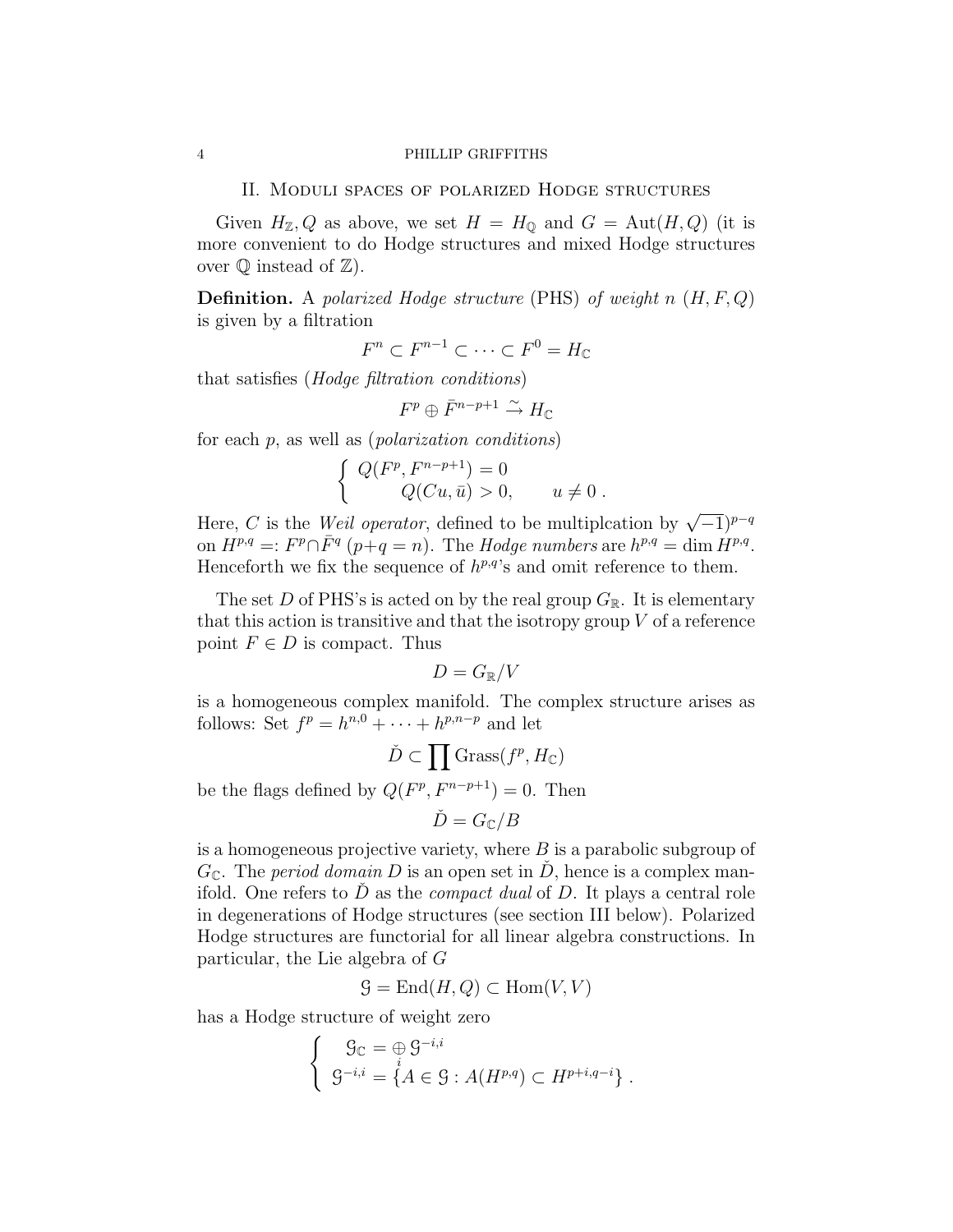There is a natural identification

$$
T_F D = \bigoplus_{i>0} \mathcal{G}^{-i,i}
$$
  

$$
\bigcup_{W_F} = \mathcal{G}^{-1,1}.
$$

The arithmetic group Γ, assumed to be commensurable with  $G_{\mathbb{Z}}$ , acts properly discontinuously on D and we set

$$
\mathcal{M} = \left\{ \begin{array}{c} \text{moduli space of} \\ \Gamma\text{-equivalence classes} \\ \text{of PHS's} \end{array} \right\} = \Gamma \setminus D \ .
$$

Let now S be a smooth, quasi-projective variety. We assume  $S =$  $\overline{S} \setminus Z$  where  $\overline{S}$  is smooth and Z is a reduced NCD.

Definition. A period mapping is given by a locally liftable holomorphic mapping

$$
\varphi: S \to \mathcal{M}
$$

that satisfies the differential constraint

$$
(*)\qquad \qquad \varphi_*: TS \to W.
$$

Much is known about period mappings. For example, the image  $\varphi(S) \subset \mathcal{M}$  is an *algebraic* subvariety of the analytic variety M. Assuming for simplicity that  $\varphi$  is finite, and denoting by  $\mathcal{F}^p \to \mathcal{M}$  the obvious vector bundles and setting

$$
\mathcal{L} = \prod_p \det(\mathcal{F}^{n-p}/\mathcal{F}^{n-p+1})^{n-p} ,
$$

then

$$
\varphi^{-1}(\mathcal{L})
$$
 extends naturally to a line bundle  $\bar{\mathcal{L}} \to \bar{S}$ , and  $\bar{\mathcal{L}}$  is ample modulo Z.

In the classical case, *automorphic forms* give sections of  $\mathcal{L}^{\otimes m} \to \mathcal{M}$ .

Question. Extend  $\mathcal L$  to a log-analytic line bundle  $\mathcal L_{\Sigma} \to \mathcal M_{\Sigma}$ .

This seems to be a subtle issue. I am not sure of its status in even the classical case.

For later reference we give the geometric interpretation of the differential constraint (∗). For a period mapping as above we have the monodromy representation

$$
\rho:\pi_1(S)\to \Gamma .
$$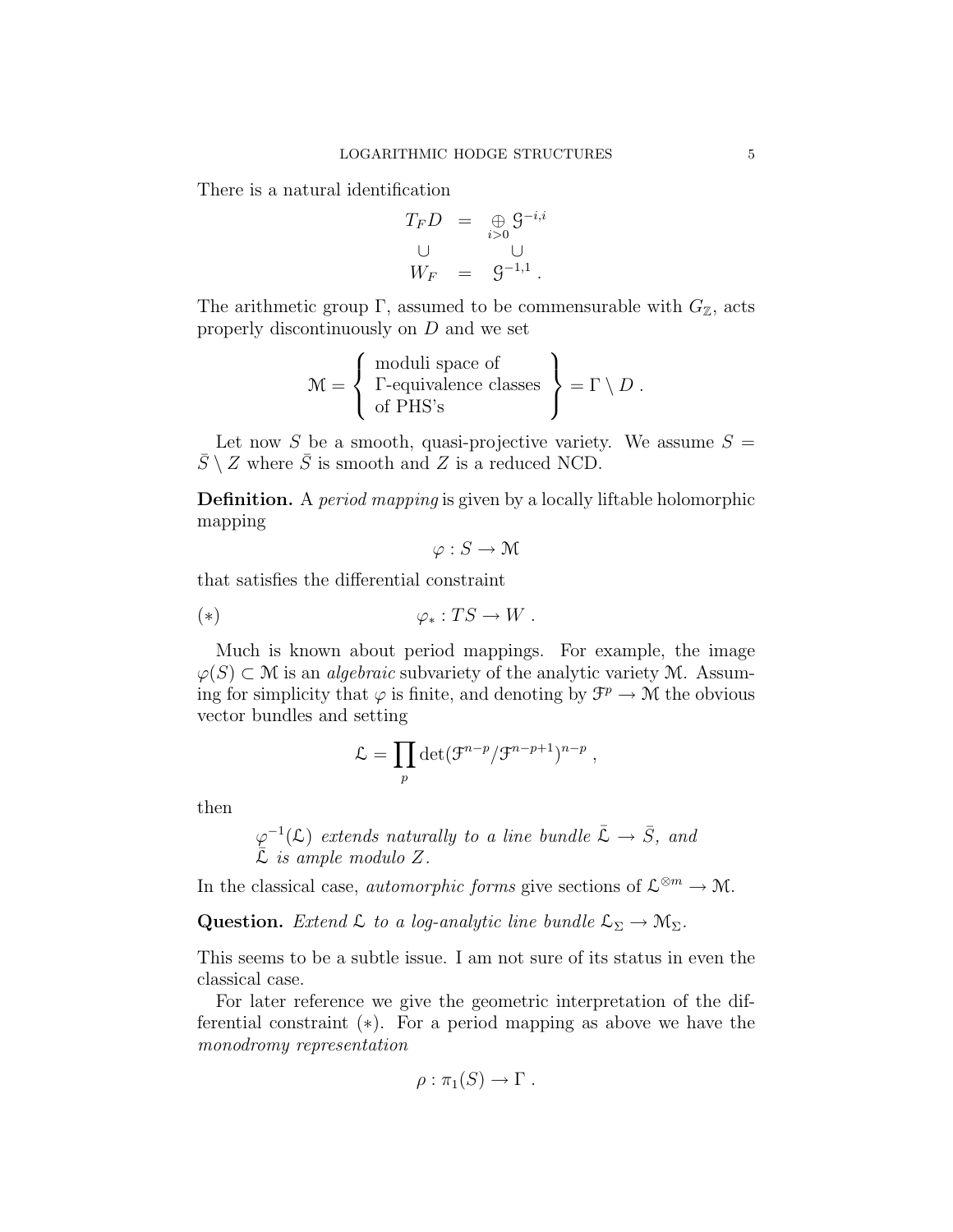This gives a flat bundle  $(\mathcal{H}, \nabla)$ , or in more common parlance a *local* system  $\mathfrak{H}_{\mathbb{Z}}$  on S, such that  $\mathfrak{H}_{\mathbb{Z}} \otimes \mathfrak{O}_S \cong \mathfrak{H}$ . Then the Gauss-Manin connection

 $\nabla : \mathcal{H} \to \mathcal{H} \otimes \Omega^1_S$ 

is defined by  $\nabla(\mathcal{H}_\mathbb{Z}\otimes\mathbb{C})=0$ . There are the Hodge filtration bundles  $\mathfrak{F}^n \subset \mathfrak{F}^{n-1} \subset \cdots \subset \mathfrak{F}^0 = \mathfrak{H}$ , and the condition  $(*)$  translates to

$$
\nabla(\mathcal{F}^p) \subseteq \mathcal{F}^{p-1} \otimes \Omega_S^1.
$$

### III. Degeneration of polarized Hodge structures

Given a period mapping  $\varphi : S \to \mathcal{M}_h = \Gamma \setminus D$  where  $S = \overline{S} \setminus Z$ as above, the behavior of  $\varphi(s)$  as s tends to Z is a very rich story. Localizing in the analytic topology around a point  $s_0 \in Z$ , we obtain

$$
\varphi : (\Delta^*)^k \times \Delta^l \to \Gamma \setminus D
$$

where  $s_0 = (0, \ldots, 0)$ . We take first the case  $k = 1, l = 0$ . Then the image of  $\pi_1(\Delta^k) \cong \mathbb{Z}$  is generated by the monodromy transformation  $T \in G_{\mathbb{Z}}$ . It is known that the eigenvalues of T are roots of unity, so that by base change we may assume that  $T$  is unipotent — in fact  $(T - I)^{n+1} = 0$  — and we set

$$
N = \log T = (T - I) - \frac{(T - I)^2}{2} + \dots \pm \frac{(T - I)^n}{n}.
$$

We then have a diagram

$$
\begin{array}{ccc}\n\mathfrak{H} & \xrightarrow{\tilde{\varphi}} & D \\
\downarrow & & \downarrow \\
\Delta^* & \xrightarrow{\varphi} & \{T^m\} \setminus D\n\end{array}
$$

where  $\mathcal{H} = \{\text{Im } z > 0\}$  and  $\mathcal{H} \to \Delta^*$  is given by  $s = \exp(2\pi \Delta^*)$ √  $\overline{-1}z$ ). Note that

$$
\tilde{\varphi}(z+1)=T\tilde{\varphi}(z)\ .
$$

Because of monodromy, periods given by  $\varphi$  are multi-valued on  $\Delta^*$ . We can make  $\varphi$  single-valued by setting

$$
\tilde{\psi}(z) = \exp(-zN)\tilde{\varphi}(z) \in \tilde{D},
$$

where  $\exp(-zN) \in G_{\mathbb{C}}$ . We then have from the above that  $\tilde{\psi}(z+1) =$  $\psi(z)$  so that there is an induced map

$$
\psi = \Delta^* \to \check{D} .
$$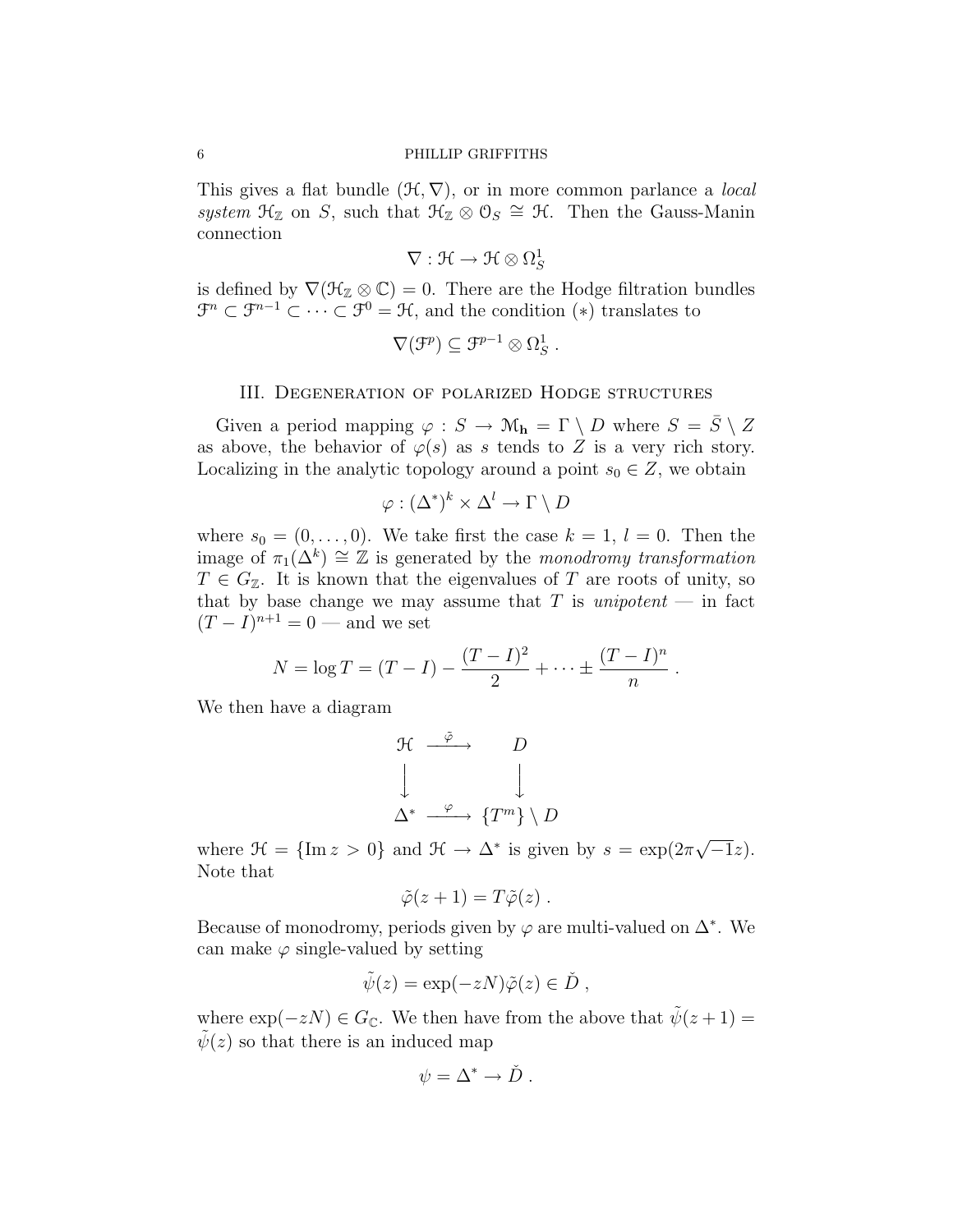**Theorem.** (i)  $\psi$  extends across the origin to give a holomorphic map  $\psi : \Delta \to \check{D}$ . We set  $\psi(0) = F_0 \in \check{D}$ . (ii) The original period mapping is strongly approximated by the **nilpotent orbit**  $exp(CN) \cdot F_0$ .

Setting 
$$
l(s) = \frac{\log s}{2\pi\sqrt{-1}}
$$
, we may replace  $\varphi$  by  $\exp(l(s)N)F_0$ .

This has the properties

$$
(*)
$$
\n
$$
\begin{cases}\n(i) & \exp(l(s)N)F_0 \in D \text{ for } 0 < |s| < \epsilon \\
(ii) & N(F_0^p) \subseteq F_0^{p-1} \text{ (this reflects the differential constraint (*))}.\n\end{cases}
$$

Historical Remark. The interaction between logarithmic analytic geometry and Hodge theory may be said to have at least in part begun with the result<sup>4</sup> that the differential equations (*Picard-Fuchs equa*tions) satisfied by periods of integrals of algebraic differential forms have regular singular points. This is the *regularity of the Gauss-Manin* connection, as reported on in Deligne's book. In the geometric case, this is basically (i) above. The result (ii) and its implications are due to Schmid (1972). They have the following consequence: Associated to any nilpotent endomorphism N there is a unique weight filtration  $W_{\bullet}(N)$ , defined over  $\mathbb{Q}$ ,

$$
0 \subset W_0(N) \subset \cdots \subset W_{2n}(N) = H
$$

satisfying

$$
\begin{cases} N(W_m(N)) \subset W_{m-2}(N) \\ N^k : \mathrm{Gr}_{n+k} W_{\bullet}(N) \stackrel{\sim}{\to} \mathrm{Gr}_{n-k} W_{\bullet}(N) \end{cases}.
$$

**Theorem.** The data  $(H, Q, W_{\bullet}(N), F_0)$  gives the polarized mixed Hodge structure. Moreover, any such polarized mixed Hodge structure arises in this way.

Thus, in a very precise way Hodge structures degenerate into a special type of mixed Hodge structures.

In several variables, one has commuting monodromies  $T_i$  and their logarithms  $N_i$ . These generate a cone

$$
\sigma = \{\Sigma \lambda_i N_i, \quad \lambda_i > 0\} .
$$

Cattani-Kaplan proved the beautiful result that the monodromy weight filtations are the same for all  $N \in \sigma$ . Schmid's results were then extended to the several variable case by Cattani-Kaplan-Schmid and Kashiwara.

 $4P$ roved in a seminar here in Berkeley in the mid 1960's.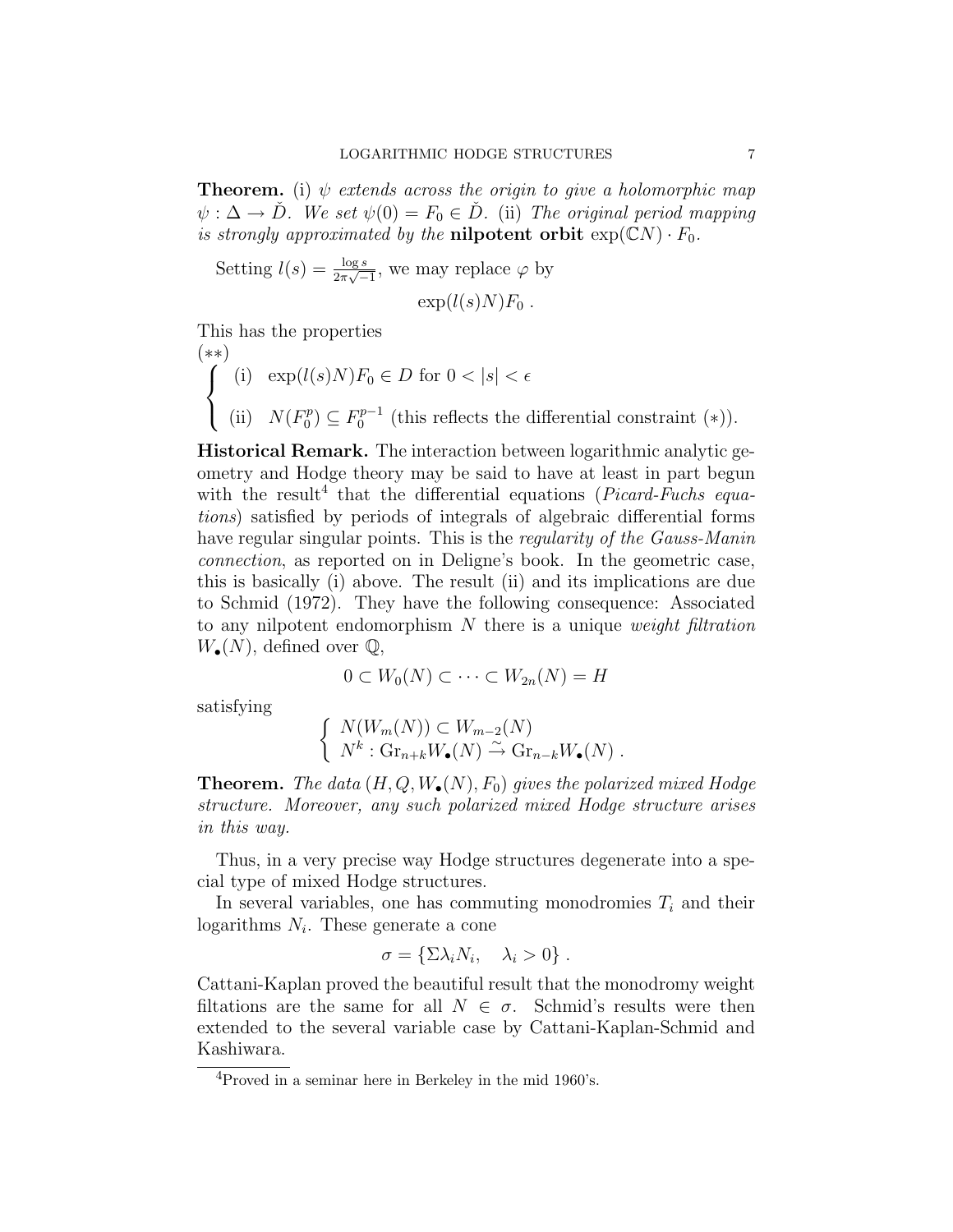The appearance of the monodromy cones suggests  $-$  correctly  $$ that toroidal geometry will enter the picture when one seeks to enlarge  $\mathcal{M}_{h}$  to  $\mathcal{M}_{h,\Sigma}$ . In fact, a fan  $\Sigma$  is just a collection of nilpotent cones satisfying certain conditions, including compatibility with Γ.

**Definition.** A *nilpotent orbit*  $(\sigma, F)$  is given by a nilpotent cone as above and  $F \in \dot{D}$  such that the analogues of  $(**)$ 

$$
\begin{cases} (i) \quad \exp(\sum_{i} z_i N_i) F \in D \text{ for } \text{Im } z_i \gg 0 \\ (ii) \quad N(F^p) \subseteq F^{p-1} \text{ for } N \in \sigma \end{cases}
$$

are satisfied.

Definition. As a set

- $D_{h,\Sigma} = D \cup \{\text{set of } \sigma\text{-nilpotent orbits for } \sigma \in \Sigma\}$
- $\mathcal{M}_{\mathbf{h},\Sigma} = \Gamma \setminus D_{\mathbf{h},\Sigma}.$

The issue now is to put a structure of a log analytic variety on  $D_{h,\Sigma}$ and  $\mathcal{M}_{h,\Sigma}$ .

Remark that in the classical case, the above coincides with those constructed using toiroidal compactifications. According to Kato-Usui, even in the classical case the log-analytic structure is new.

#### IV. Logarithmic Hodge structures and Kato-Usui spaces

#### Review of log structures — notations and terminology.

• A *logarithmic structure* on a local ringed space is given by a sheaf of monoids  $M_X$  and  $\alpha : M_X \to \mathcal{O}_X$  such that  $\alpha : \alpha^{-1}(\mathcal{O}_X^*) \stackrel{\sim}{\to} \mathcal{O}_X^*$ .

• A *standard example* is given by a complex manifold  $X$ , a reduced normal crossing divisor  $Z \subset X$  defined locally by  $q_1 \ldots q_k = 0$ , and after setting  $U = X \setminus Z$  defining

$$
M_X = \{ f \in \mathcal{O}_X : f \text{ is invertible on } U \}
$$

with the obvious map  $M_X \to \mathcal{O}_X$ .

• Let R be an integral, saturated, finitely generated monoid, and  $h$ :  $R \to \mathcal{O}_X$  a homomorphism of sheaves of monoids, R being the constant sheaf. The associated logarithmic structure on  $X$  is the pushout  $R$  in the diagram



Definition. An fs logarithmic structure is one locally of this type.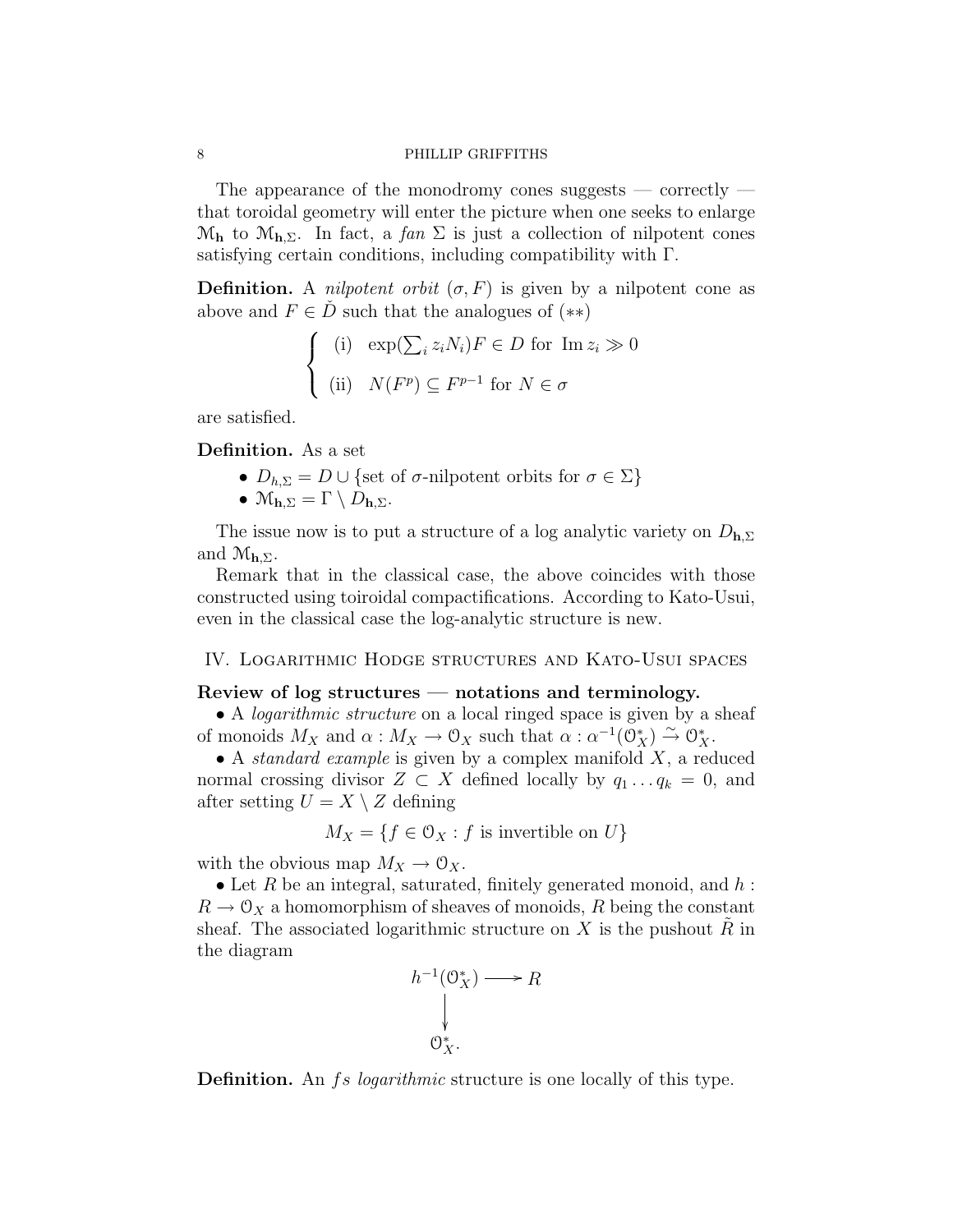For  $X, Z$  as above,  $R = \mathbb{N}^k$  and

$$
\begin{array}{ccc}\n\mathbb{N}^k & \to & \mathbb{O}_X \\
\mathbb{U} & & \mathbb{U} \\
(n_i) & \to & \prod_i q_i^{n_i}\n\end{array}
$$

we obtain the standard example.

• Given a logarithmic structure, we set

$$
X^{\log} = \left\{ \begin{array}{l} (x,h) : x \in X \text{ and } h : M_{X,x} \to S^1 \\ \text{such that } h(u) = \frac{u(x)}{|u(x)|} \text{ for } u \in \mathcal{O}_{X,x}^* \end{array} \right\}.
$$

There is a natural topology on  $X^{\log}$  and a continuous map  $\pi : X^{\log} \to$  $X$ .

If  $X = (\Delta^*)^k \times \Delta^l$  as in the standard example, then as a topological space

$$
X^{\log} \cong (|\Delta| \times S^1)^k \times \Delta^l
$$

where  $|\Delta| = \{t : 0 \leq \epsilon < 1\}.$ 

• There is a sheaf of rings  $\mathcal{O}_X^{\log}$  on  $X^{\log}$ . For  $X = (\Delta^*)^k \times \Delta^l$  and  $y \in X^{\log}$  any point lying over the origin x, the stalk

$$
\mathcal{O}_{X,y}^{\log} \stackrel{\ldots}{\cong} \mathcal{O}_{X,x}[\log q_1,\ldots,\log q_k].
$$

 $\mathcal{O}_X^{\log}$  is not a sheaf of local rings, but has a global ring-theoretic nature. Let  $y \in X^{\log}$  and

$$
sp(y) = \left\{ \begin{array}{c} \text{homomorphisms } s : \mathcal{O}_{X,y}^{\log} \to \mathbb{C} \\ \text{such that } s(f) = f(x) \text{ for } f \in \mathcal{O}_{X,x} \,. \end{array} \right\}
$$

Then, if we fix  $s_0 \in sp(y)$ 

$$
sp(y) \cong \text{Hom}((M_X^{gp} \mid \mathcal{O}_X^*)_x, \mathbb{C}^{\text{add}})
$$
  
\n
$$
\cup \qquad \qquad \cup \qquad \qquad \cup \qquad \qquad \cup \qquad \qquad \vdots
$$
  
\n
$$
s \qquad \to \quad s(\log(f)) - s_0((\log f)) \qquad \qquad f \in M_{X,x}^{gp}.
$$

• Logarithmic differential forms  $\omega_X^q$  are defined on X. In the standard example

$$
\omega_X^q = \Omega_X^q(\log(Z)) \ .
$$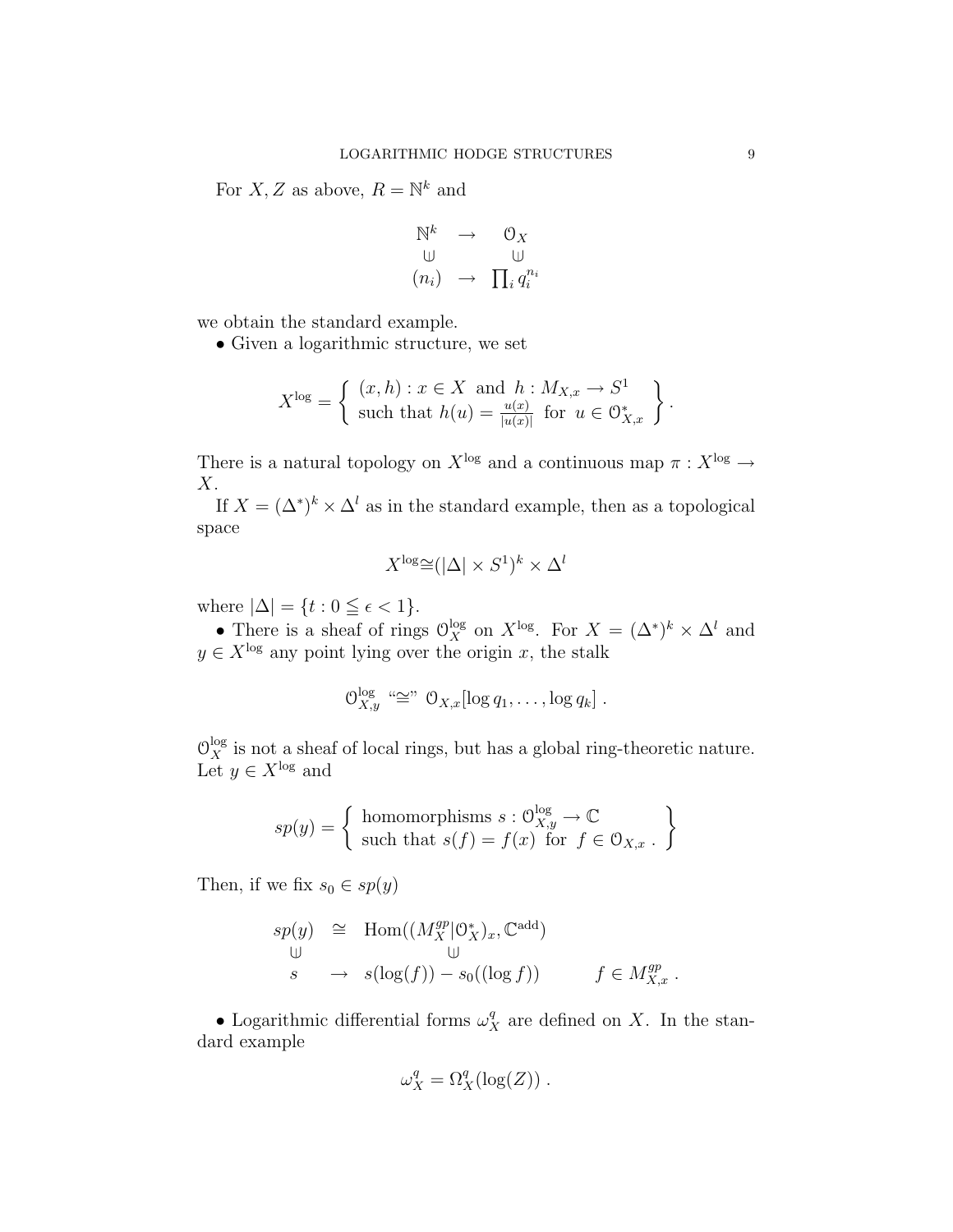More precisely, it is a pullback of this sheaf to  $X^{\log}$ . The standard picture of a degenerating family of elliptic curves is



Discussion.

- $R_{\pi}^1 \mathbb{Z}$  is a local system over  $\Delta \left\langle \right\rangle$  $(R_f^1 \mathbb{Z})_x \cong \mathbb{Z}^2$ ,  $x \neq 0$  $R_f^1 \mathbb{Z}_x \cong \mathbb{Z}, \qquad x = 0.$
- there are canonical extensions  $\mathfrak{H}_e, \mathfrak{F}_e^1$  of  $\mathfrak{H}, \mathfrak{F}^1$  to  $\Delta$ , and

 $\nabla : \mathcal{H}_e \to \mathcal{H}_e \otimes \Omega^1_{\Delta}(\log(0)).$ 

• On the other hand  $R_{f^{\log}}^1 \mathbb{Z}$  is a local system over  $\Delta^{\log}$ ; all stalks are isomorphic to  $\mathbb{Z}^2$ .

In fact,  $E^{\log} \to \Delta^{\log}$  is locally topologically trivial over the base. Note that  $\pi_1(\Delta^{\log}) \cong \mathbb{Z}$ , so it is not globally topologically trivial. In fact, going around  $S<sup>1</sup>$  induces the monodromy transformation on the homology of the fibre. This picture extends in generality to several variable degenerations when we have the situation of semi-stable reduction.

# Logarithmic variation of polarized Hodge structure (LVPHS).

Let  $X$  be a logarithmically smooth  $fs$  logarithmic analytic space (think of the standard example).

**Definition.** A LVPHS on X is given by  $(\mathcal{H}_{\mathbb{Z}}, Q, \mathcal{F}^p)$  where  $\mathcal{H}_{\mathbb{Z}}$  is a local system of constant rank on  $X^{\log}$ ,  $Q: \mathcal{H}_{\mathbb{Q}} \otimes \mathcal{H}_{\mathbb{Q}} \to \mathbb{Q}$  is as in the definition of PHS, and  $\mathcal{F}^p$  is a filtration of  $\mathcal{H} = \mathcal{H}_{\mathbb{Z}} \otimes \mathcal{O}_X^{\log}$  by locally free submodules satisfying  $(1)$ – $(3)$  below.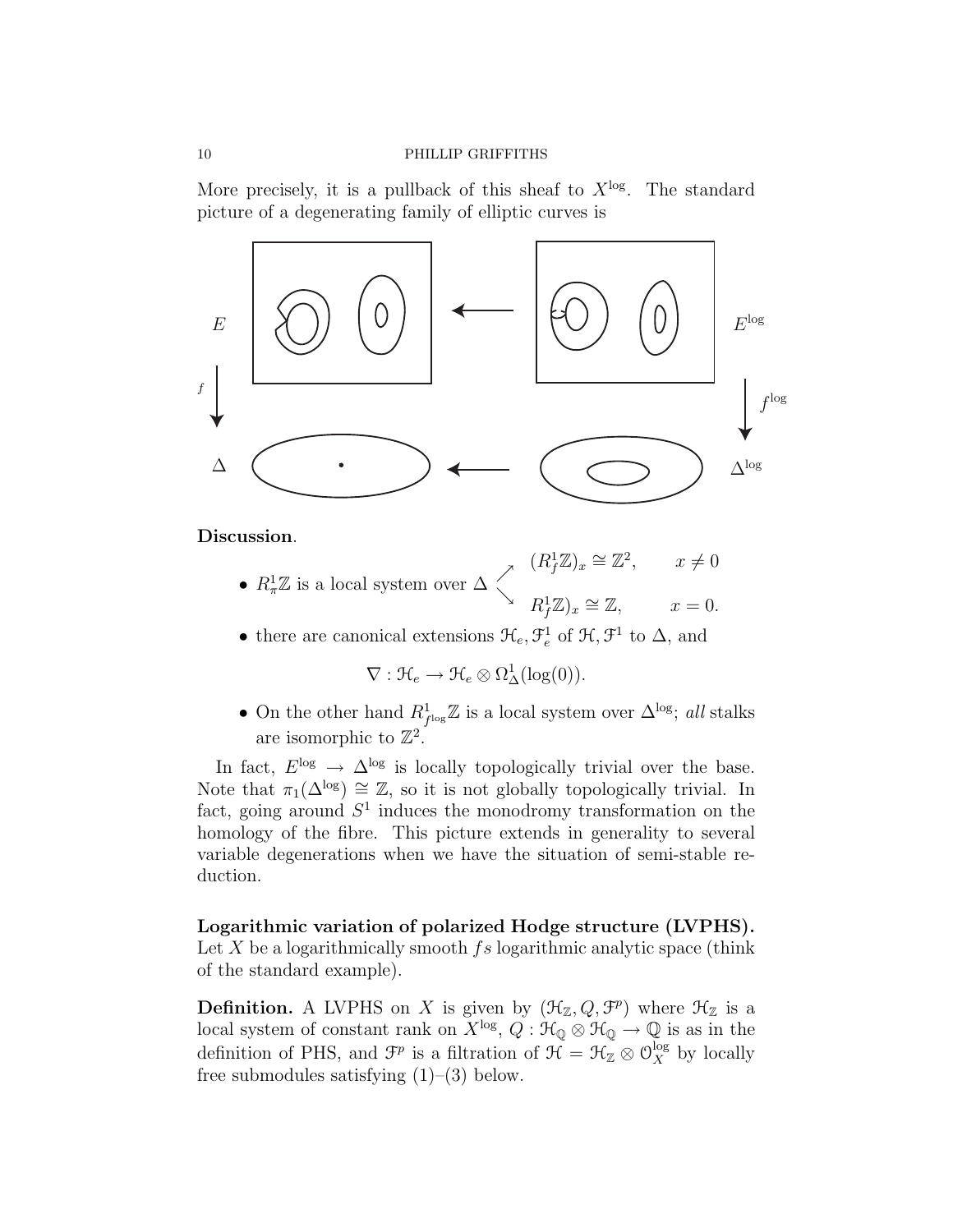(1) There exists a locally free  $\mathcal{O}_X$ -module  $\mathcal E$  and a filtration of  $\mathcal E$  by locally free sub-modules  $\mathcal{G}^p$  such that

$$
\mathfrak{F}^p=\mathcal{O}_X^{\log}\underset{\pi^{-1}(\mathfrak{O}_X)}{\otimes}\mathfrak{S}^p
$$

where  $\mathfrak{F}^0 = \mathfrak{H}, \, \mathfrak{G}^0 = \mathfrak{E}.^5$ 

(2) Let  $x \in X$  and  $q_j \in M_{X,x}$  be such that the  $q_j \mod \mathcal{O}_{X,x}$  generate  $(M_X/\mathbb{O}_X^*)_x$ . Let  $y \in \pi^{-1}(x) \subset X^{\log}$ . Then if  $s \in sp(y)$  and if  $\exp(s(\log q_j))$  are near to 0,  $(\mathcal{H}_{\mathbb{Z},y}, Q_y, \mathcal{F}_{s}^p)$  is a polarized Hodge structure. Here,  $\mathcal{F}_{s}^{p}$  — the *specialization* of  $\mathcal{F}^{p}$  at  $s$  — is defined by

$$
\mathfrak{F}^p_s = \mathbb{C} \underset{\mathcal{O}_{X,y}^{\log}}{\otimes} \mathfrak{F}^p_y
$$

where  $\mathcal{O}_{X,\mathfrak{g}}^{\log}$  $\frac{\log x}{X,y} \stackrel{s}{\rightarrow} \mathbb{C}$ ; and  $(3)$   $\nabla (\mathcal{F}^p) \subseteq \mathcal{F}^{p-1}$  ⊗  $\mathcal{O}_X^{\log}$  $\omega^{1, \text{log}}$  (differential constraint reflecting (\*)).

Definition. A *polarized logarithmic Hodge structure* is the stalk of a LVPHS at a point  $y \in X^{\log}$ .

Theorem (informally stated). (i) There is a 1-1 correspondence, as sets, between  $D_{h,\Sigma}$  and polarized logarithmic Hodge structures. (ii) Period mappings extend to  $\mathcal{M}_{h,\Sigma} = \Gamma \setminus D_{h,\Sigma}$ .

Here, one has to say how PLHS's correspond to nilpotent orbits. This is somewhat implicit in the construction: Given  $X = (\Delta^*)^k \times \Delta^l$ , a cone  $\sigma$  is generated by the logarithms of monodromies around the  $S^1$ 's where  $\check{X}^{\log} \cong (|\Delta| \times S^1)^k \times \Delta^l$ . Associated to a cone there is a monoid R as above, and this leads to the PLHS.

### Differences with the classical case.

- (a)  $\mathcal{M}_{h,\Sigma}$  is non-compact and very non-algebraic (there are no nonconstant meromorphic functions on it, except of course in the classical case). However, with respect to period maps, it behaves as if it were a projective variety. Completely missing so far are the arithmetic aspects  $-$  e.g., the field of definition.
- (b) The underlying analytic variety  $-$  i.e., without being enriched by the log-analytic structure — is not an analytic variety in the usual sense. It has "slits" — something like

<sup>&</sup>lt;sup>5</sup>That is to say that the Hodge filtration bundles are pulled back to  $X^{\log}$  from their canonical extensions on X.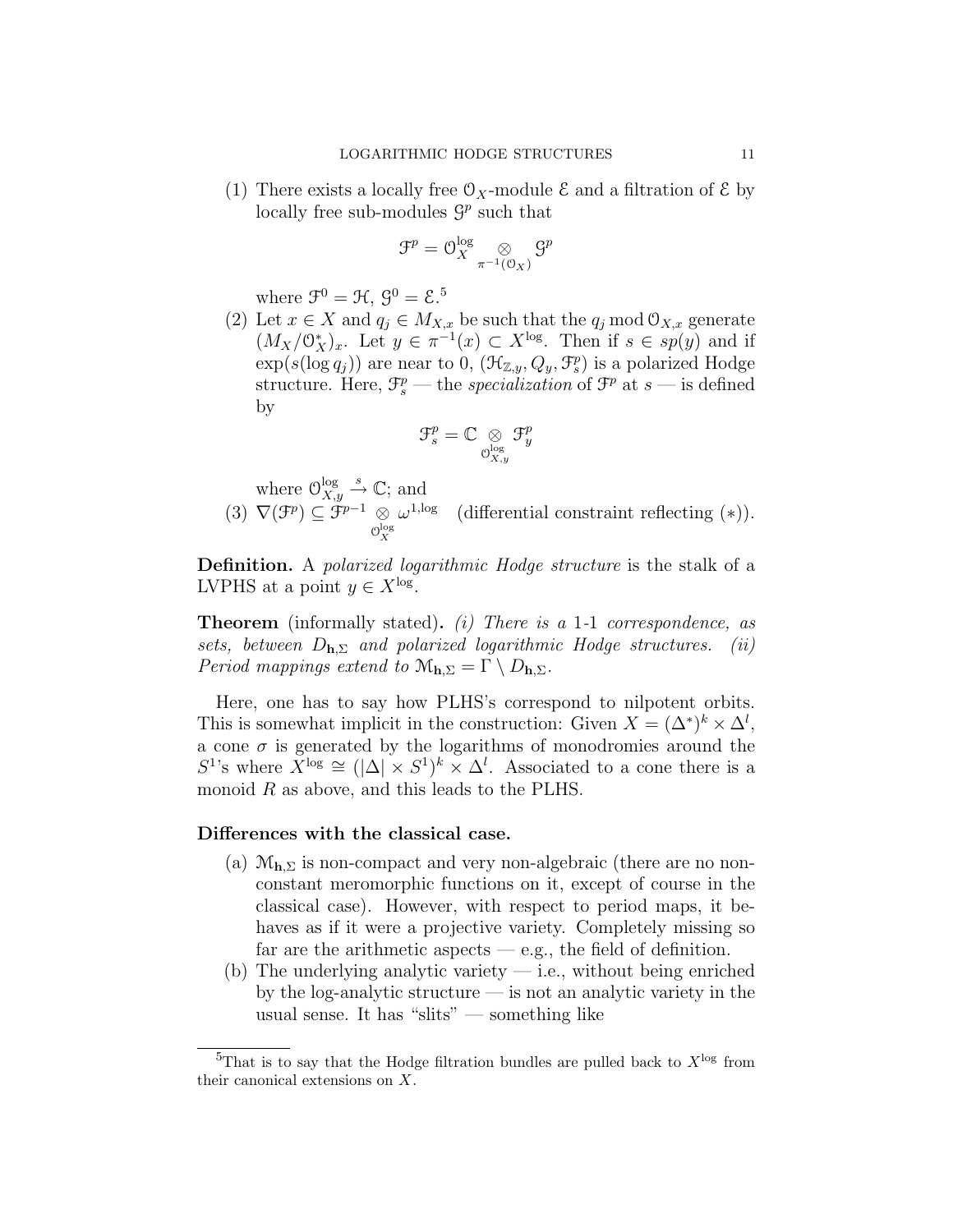

(take out the y-axis but leave the origin in)

In the log-analytic world, however, this has a nice structure.

(c) In all cases, boundary components correspond to nilpotent cones  $\sigma$ . The strata of the boundary component correspond to the faces of  $\sigma$ . In the classical case, there is one filtration  $W_{\bullet}(\sigma)$ such that all the monodromy weight filtrations for all the faces of  $\sigma$  (including  $\sigma$  itself) are sub-filtrations of  $W_{\bullet}(\sigma)$ . Then

$$
P(\sigma) =: \{ A \in G : A(W_{\bullet}(\sigma) = W_{\bullet}(\sigma) \}
$$

is a parabolic subgroup of G. This leads to the description of boundary components in terms of orbits of parabolic groups, thence to the toroidal structure on the boundary components.

In the non-classical case, this is no longer true and the algebraic group aspects of the Kato-Usui spaces is much more subtle. This is portrayed schematically in the diagram

$$
D_{\text{SL}(2),\text{val}} \hookrightarrow D_{\text{BS},\text{val}}^{\text{B}} \\
D_{\Sigma,\text{val}} \leftarrow D_{\Sigma,\text{val}}^{\sharp} \rightarrow D_{\text{SL}(2)} \qquad D_{\text{BS}} \\
\downarrow \qquad \downarrow \\
D_{\Sigma} \leftarrow D_{\Sigma}^{\sharp}.
$$

In this diagram "val" refers to various lattice-type structures of monodromy weight filtration arising from certain sub-monoids of the monoid associated to a nilpotent cone  $\sigma$ . Except in the classical case and when  $\dim \sigma = 1$ , the boundary components are not acted on transitively by a parabolic group. So far as I know, the geometry of these boundary components as log-analytic spaces remains to be studied. In the classical case, as ordinary algebraic varieties they have a very rich geometric and arithmetic structure. One may of course hope that much of this, including the arithmetic aspects, will be eventually extended to the higher weight case.